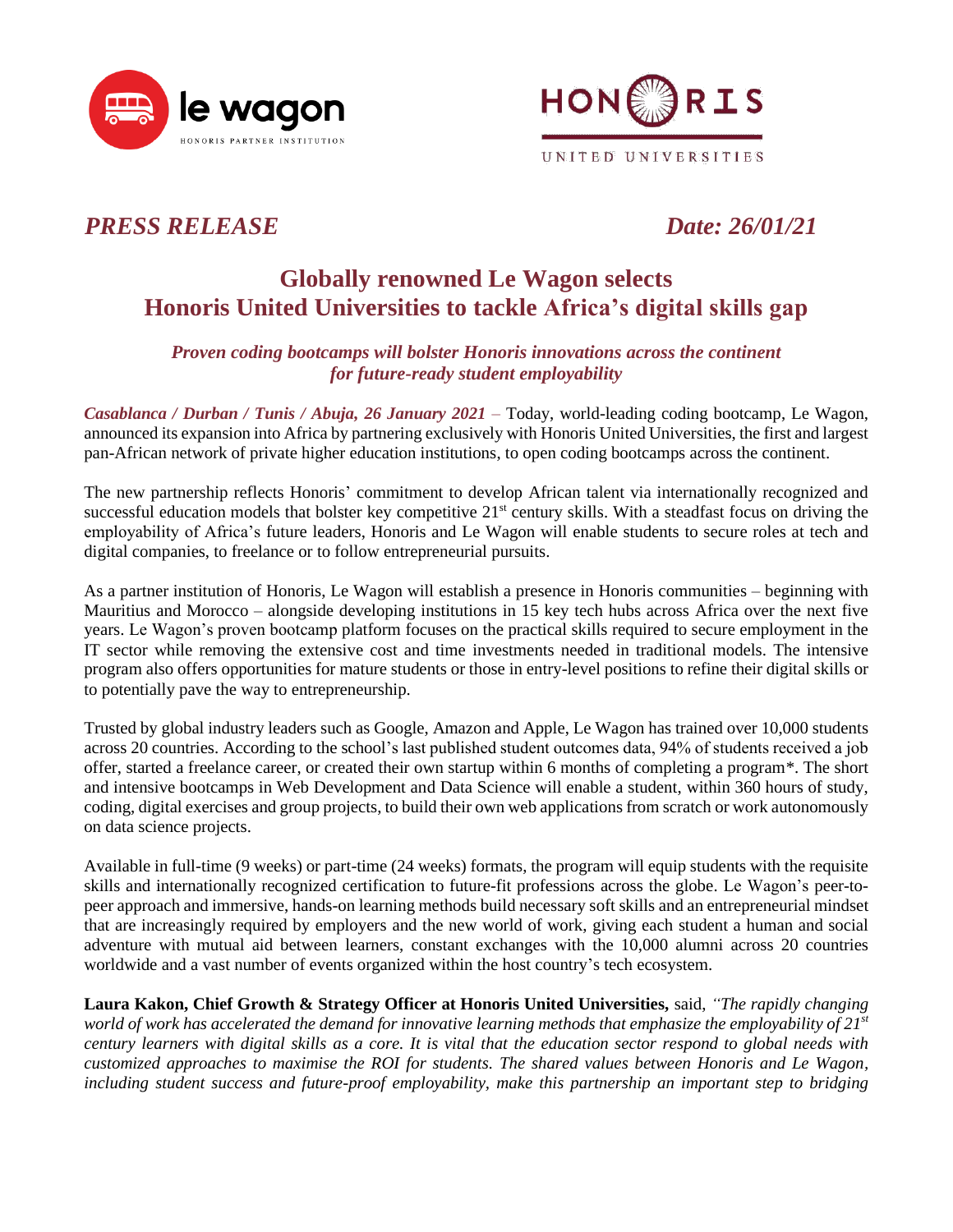



*Africa's digital skills gap. We are delighted to welcome Le Wagon as a new partner institution and look forward to our expansion across Africa."*

Commenting further on the partnership, **CEO of Le Wagon, Boris Paillard,** said, "*We live in a transformative time where coding is increasingly one of the most in-demand skills across a variety of industries, not only digital. Honoris understands this importance and therefore is our ideal partner to enter the African continent, not only to boost technical skills, to build digital products, automate processes and analyze data, but to invest in the futures of competitive African human talent."*

Since its inception in 2017, Honoris United Universities has been at the forefront of education innovation in Africa, combining the delivery of courses both online and in-person with state-of-the-art learning centres in the fields of health, engineering, IT, business and more. These centres include Regent Business School's iLeadLabs (South Africa), MANCOSA School of Education's iTeachLab (South Africa), the Honoris Medical Simulation Centre (Tunisia), the EMSI SmartiLab (Morocco) and Nizamiye Hospital for Nile University of Nigeria. With a footprint that extends from Casablanca to Cape Town and from Abuja to Tunis to Mauritius, the Honoris network consists of 14 institutions in 10 countries and 32 cities and gathers a community of more than 57,000 students.

For more information please click on [https://info.lewagon.com/honoris\\_africa](https://info.lewagon.com/honoris_africa)

*\*Report is based on a student outcomes survey from 150 students graduated from 9-week full-time Web Development course in Paris between July 1st, 2019 and December 31st, 2019.*

### **About Honoris United Universities**

Honoris United Universities is the first and largest pan-African private higher education network committed to educating the next generation of African leaders and professionals able to impact regionally in a globalized world. Collaborative intelligence, cultural agility and mobile mind-sets and skills are at the heart of Honoris' vision of higher education. Honoris United Universities joins the expertise of its member institutions to develop world-class African Human talent that is competitive in today's fast-paced, demanding and increasingly digitized labour and start-up markets.

Honoris United Universities gathers a community of **57,000** students on **70** campuses, learning centres and via online, in **10** countries and **32** cities. The network counts **14** institutions: multidisciplinary universities, specialized schools, technical and vocational institutes, contact, distance, and online institutions. Students have an opportunity to experience exclusive partnerships and exchange programs in more than **85** universities across Europe and the United States. Over **300** degrees are offered in Medicine, Health Sciences, Engineering, IT, Business, Law, Architecture, Creative Arts and Design, Media, Political Science and Education.

Honoris United Universities. Education for Impact®. [www.honoris.net](http://www.honoris.net/)

### **About Le Wagon**

Le Wagon is an internationally renowned coding school that offers intensive bootcamps. Le Wagon's mission is to enable the greatest number of people to learn digital skills in order to change their life, thrive in their career or launch their tech project. The school offers web development and data science courses, and is the world's most acclaimed coding bootcamp according to student reviews on Switchup and Coursereport\*. Founded in 2013, Le Wagon now boasts an international presence in 40 cities around the world, a community of 10,000 alumni from all walks of life, a proven teaching method, and a corporate offer for companies to hire, train and retain top tech talent.